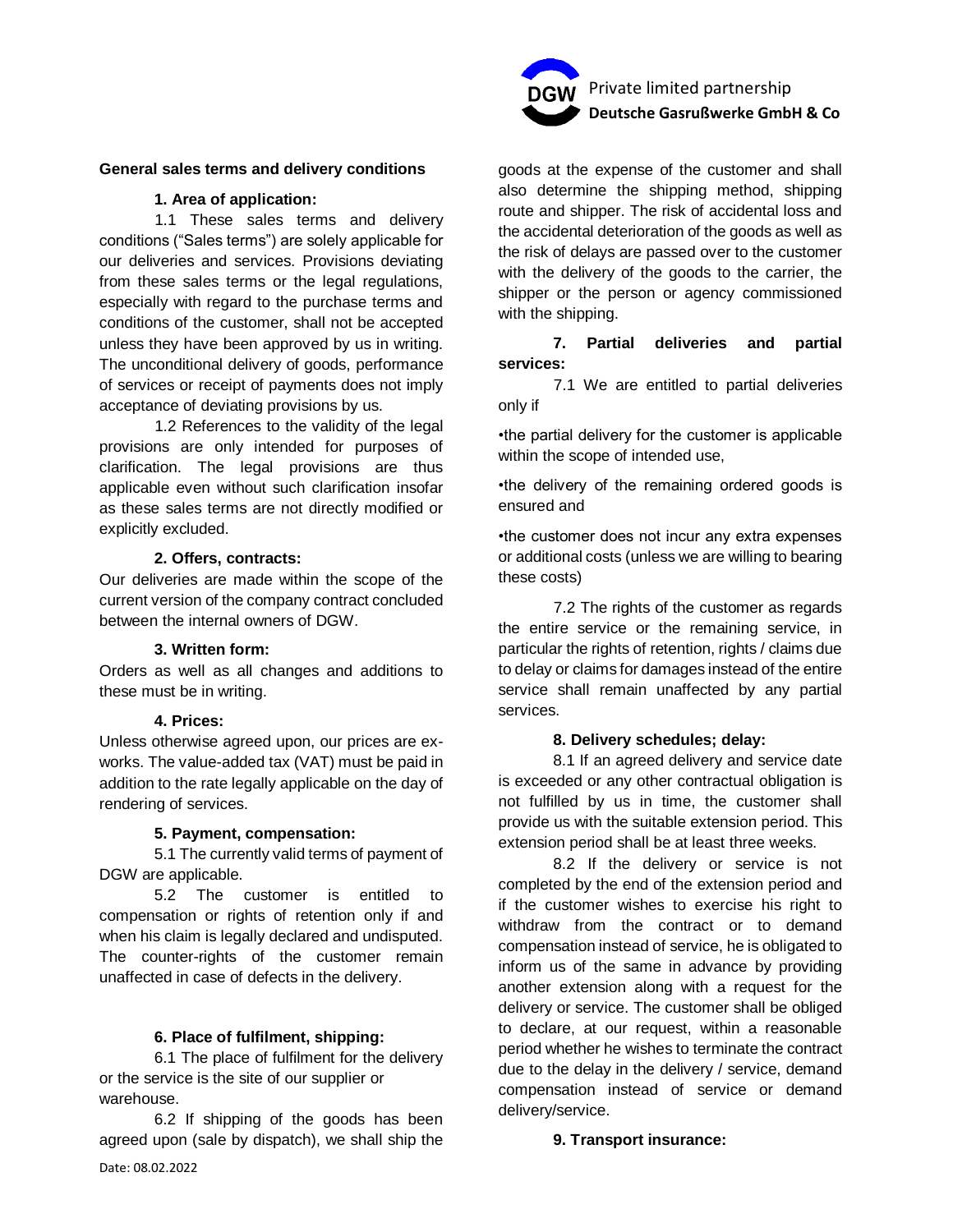If a delivery condition other than ex-works is agreed upon, we are entitled, on account of the sensitivity of the goods to be delivered, to take out the appropriate transport insurance amounting to at least the invoice value of the goods on behalf of and at the expense of the customer. Something else is applicable only if the Incoterms CIF or CIP are explicitly agreed upon.

# **10. Title retention:**

10.1 Sold goods continue to be our property till the settlement of all the outstanding debits from the business relationship.

10.2 The goods subject to retention of title may neither be pledged to third parties nor transferred to third parties for security before full payment of the secured claims. The customer must notify us immediately in writing if an application for the opening of insolvency proceedings has been submitted or in case of accesses by third parties (e.g. pledging) to goods belonging to us.

10.3 In case of breach of contract by the customer, especially in case of non-payment of the due purchase price, we are entitled to withdraw from the contract in accordance with the legal provisions and to demand goods on the basis of retention of title and the withdrawal. If the customer does not pay the due purchase price, we shall be entitled to assert such rights only if we have previously set a suitable deadline for payment to the purchaser without success or if such a deadline is no longer required by legal provisions.

10.4 Till a cancellation as per (c) below, the customer is entitled to resell and / or process the goods subject to retention of title in the course of business. The following additional regulations are applicable in this case.

Date: 08.02.2022 (a) The retention of title extends to the full value of the products created by processing, mixing or combining our goods, whereby we shall be deemed as the manufacturer. If, when processing, mixing or combining goods of third parties, their ownership rights persist, we acquire co-ownership in the proportion of the invoice values of the processed, mixed or combined goods. The same that is applicable goods



delivered under retention of title applies to the resulting product.

(b) The claims against third parties arising from the resale of the goods or the product shall already be assigned to us by the customer either completely or in the proportion of our co-ownership share as per the preceding clause about safety. We accept the assignment. The obligations of the customer that have been mentioned in chapter 2 also apply with reference to the assigned claims.

(c) Apart from us, the customer is authorised to collect the claim. We are obligated to not collect the claim as long as the customer meets his payment obligations against us, there are no defects in his capability to render services and we do not claim the retention of title by exercising a right from clause 3. If this is however the case, we can demand that the customer notify us of the assigned claims and their debtors, provides all the information necessary for the collection, hands over the related documents and informs the debtors (third parties) of the assignment. Furthermore in such a case, we are also entitled to cancel the authorisation of the customer to resell and process the goods subject to retention of title.

10.4 If the realisable value of the securities exceeds our claims by more than 10%, we can release the securities of our selection upon the request of the customer.

### **11. Force majeure:**

We are not liable for the impossibility of or delay in the if these are caused due to force majeure or other events that were not foreseeable at the time of conclusion of a contract (e.g. operating disturbances of all types, difficulty in the material or energy procurement, transportation delays, strikes, legal lockouts, lack of labour, energy or raw materials, difficulties in procuring the necessary regulatory approvals, governmental measures or incomplete, incorrect or untimely delivery by the supplier) for which we are not responsible. If such events make the delivery or service considerably difficult or impossible and the hindrance is not temporary, we are entitled to withdraw from the contract. In the case of a temporary hindrance, the delivery or service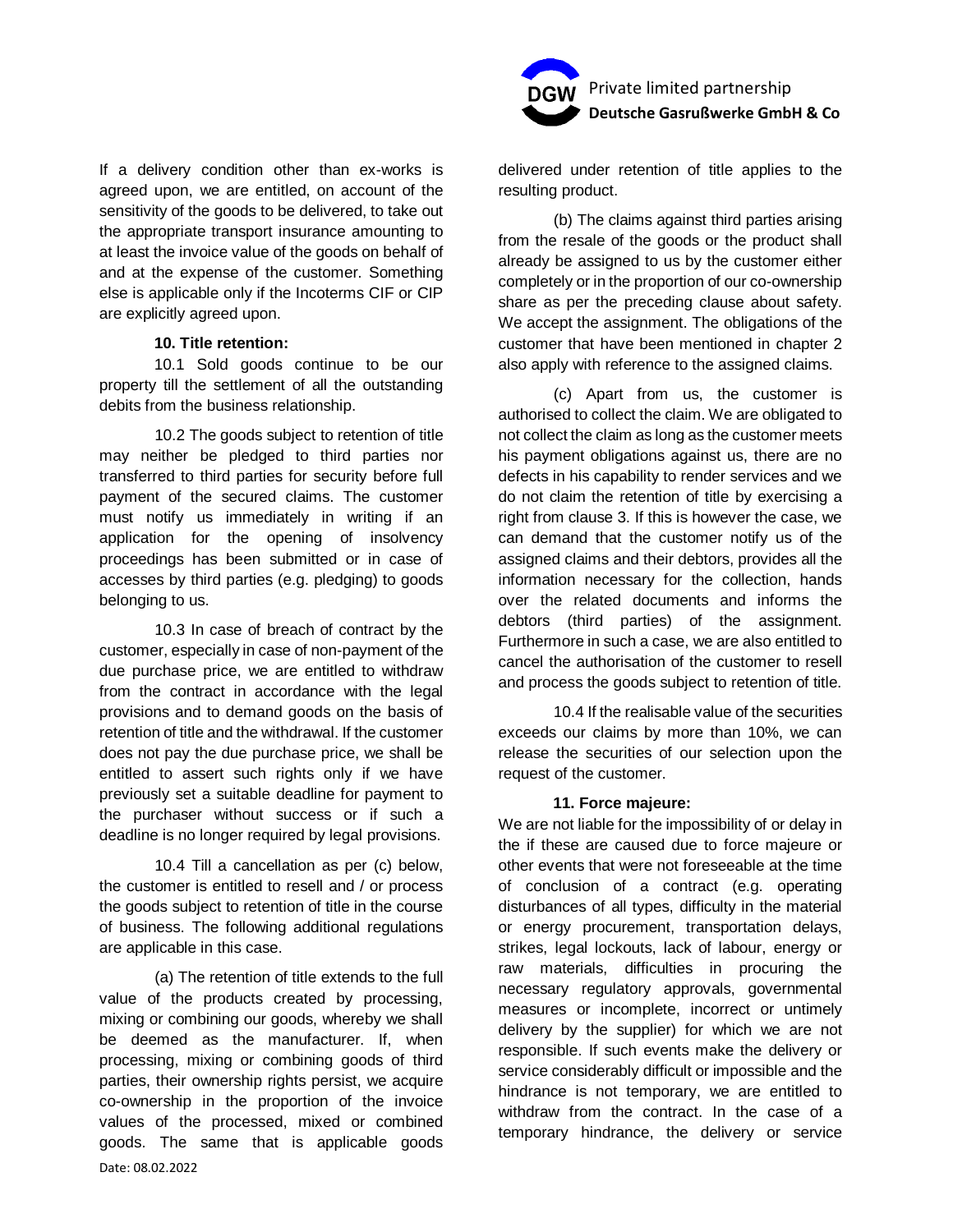

## **12. Product specifications:**

12.1 Unless otherwise agreed upon, the contractually stipulated quality of the goods is explicitly in accordance with our currently applicable product specifications. The product specifications are provided to the customer before his order or are as included in the contract in the same way as these sales terms.

12.2 Quality, durability and other specifications are ensured only if they are agreed upon and described explicitly in writing.

12.3 Our verbal and written specifications about our products, devices, systems and processes are based on research and practical experience. We provide these results to the best of our knowledge, but reserve the right to changes and further developments. This however does not exempt the customer from checking our products and processes for their application as regards his own use. This also applies to ensuring the proprietary rights of the third parties as well as for applications and processes.

### **13. Complaints:**

All complaints, especially notices of defects, must be sent to us in writing immediately but no later than within 10 calendar days after the receipt of the goods (in the case of hidden defects, immediately and no later than within 10 calendar days after their detection or the time at which they would have been detected during reasonable inspection). If the customer does not report complaints and defects in time or in the agreed form, our delivery and service is deemed to have been approved as regards the defect a complaint of which is not provided at all or in proper form. If the customer accepts our delivery or service in spite of the knowledge of a defect, then he shall be entitled to the rights that can be derived from the



defect only if he expressly reserves his rights for those defects in writing upon delivery.

# **14. Rights of the customer in case of defects:**

14.1 If our delivery or service is defective and the customer has complained about it, then we can choose to either redeliver or repair (supplementary performance). We must always be given the opportunity to do so within a suitable period of time. If the supplementary performance has failed or the suitable period of time set by the customer for the supplementary performance has unsuccessfully elapsed or is unnecessary as per the legal provisions, the customer can withdraw from the contract or reduce the remuneration.

14.2 Furthermore, subject to the regulations of clause 15, the customer can also demand compensation for damages and reimbursement of expenses necessary for the purpose of supplementary performance as per legal requirements. The reimbursement of expenses is however excluded if the expenses increase because the object of the delivery has been subsequently transferred to a location other than the agreed delivery location unless the transfer is necessary for its proper use. For the rest, clause 15 is applicable for compensation for damages and reimbursement of expenses.

14.3 In case of minor deviations from the agreed quality of goods or in case of minor effect on the usability of the goods, a withdrawal from the contract or compensation for damages instead of service are excluded.

14.4 Legal recourse claims by the customer against us exist only insofar as the customer has not concluded contracts with his acceptor that go beyond the legal defect claims. Clauses 14.3 and 15 are applicable with respect to the reimbursement of expenses.

14.5 Insofar as the customer, after having been successfully claimed in accordance with the provisions of the sale of consumer goods, wishes to take recourse by way of defect liability from us, the claims for recourse shall remain unaffected due to the provisions on the sale of consumer goods.

## **15. Compensation for damages:**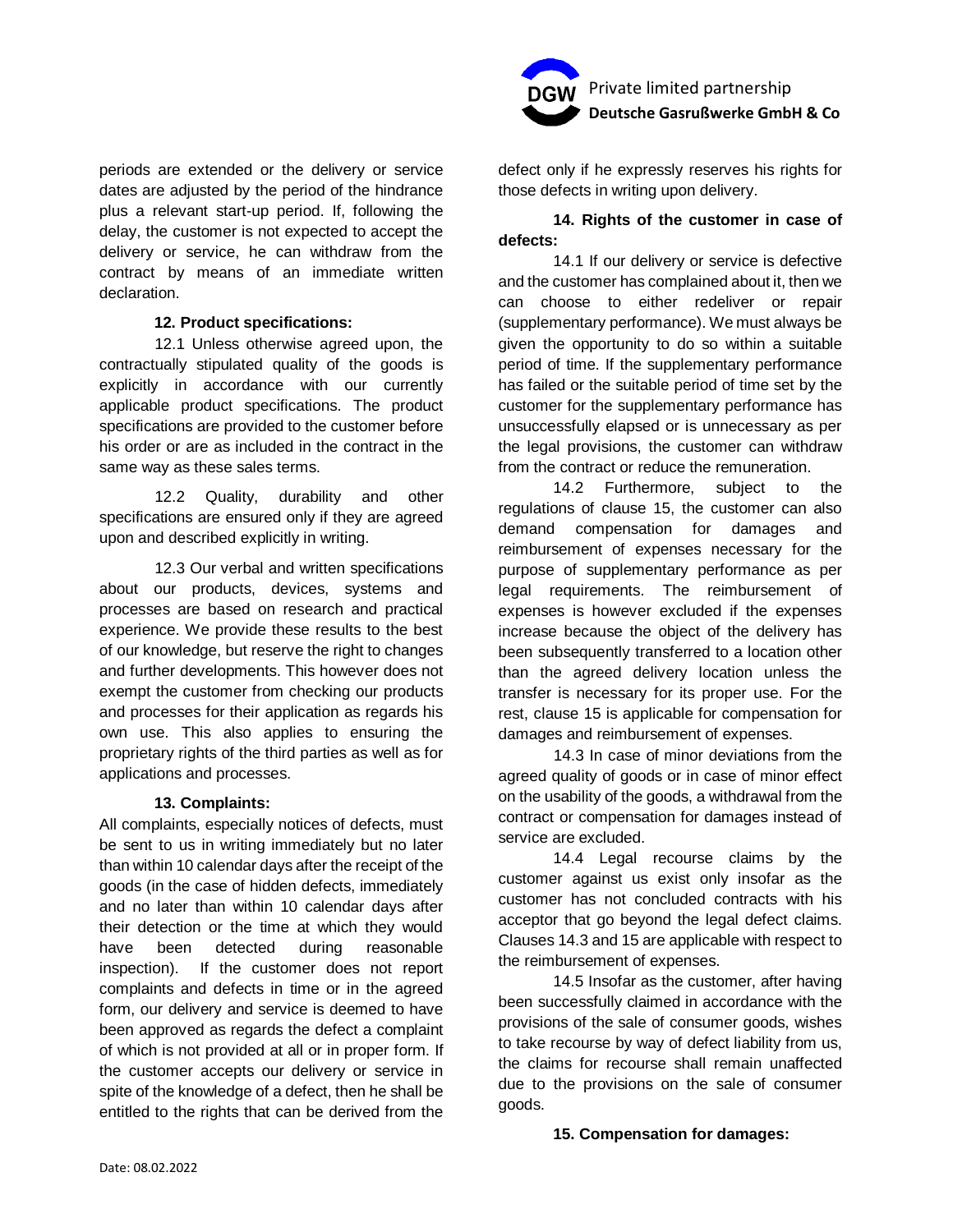

15.1. In case of default, our liability for compensation for damages and reimbursement of unnecessary expenses, irrespective of the legal reason, especially due to impossibility, delay, inadequate or incorrect delivery, breach of contract, breach of obligations during contract negotiations and unauthorised action is limited to clause 15.

15.2 We are not liable in case of minor negligence of our bodies, legal representatives, employees or other assistants insofar as there is no violation of contractual obligations. Contractual obligations are obligations whose fulfilment enables the execution of the contract in the first place and whose compliance the customer is and should be regularly trusted with.

15.3 Insofar as we are liable on the merits for compensation of damages or reimbursement of unnecessary expenses in accordance with clause 15.2, this liability is limited to damages/expenses which we have foreseen as a possible consequence of a breach of contract at the time of concluding the contract or that we must have foreseen when exercising due diligence. Indirect damages and consequential damages resulting from defects in the delivery item can also be rectified only if such damages are typically expected during the normal use of the delivery item.

15.4 The preceding liability exclusions and limitations are equally valid in favour of our bodies, legal representatives, employees and other assistants.

15.5 The limitations of this clause 15 are not applicable to our liability due to deliberate intent or gross negligence, for guaranteed quality features, due to injury to life, limb or health or in accordance with the Product Liability Act.

### **16. Limitation:**

Warranty claims, claims resulting from compensation of damages and expense claims of the customer are elapse in one year from the legal limitation start. The aforementioned reduction of the legal period of limitation does not apply if we or our assistants have exhibited deliberate intent or gross negligence, for claims in case of injury to life, limb or health as well as those in accordance with

the Product Liability Act or if we are mandatorily liable due to other reasons.

## **17. Adherence to legal regulations:**

17.1 Unless otherwise agreed upon within the scope of the delivery regulations, the customer is responsible for adhering to legal and official provisions pertaining to import, transport, storage and use of goods.

17.2 If, at the time of delivery/service, there is a legal or official authorisation obligation for exporting our delivery/service and the requested authorisation for exportation is not granted, then we are entitled to withdraw from the contract.

17.3 Furthermore, we are entitled to withdraw from the contract if, in case of a product registration obligation, a registration is not applied for or granted at the time of delivery/service.

17.4 We are registered with the Central Packaging Register in accordance with \$ 9 of the Packaging Act. Our registration number is DE3308732966974. The return of packaging material takes place via the REPASACK take-back system.

## **18. Preference declaration:**

If customs preference can be granted to goods due to their preference characteristic, we shall submit a declaration about the preference characteristic (delivery declaration, declaration of origin on the invoice) in an automated form and without a special signature, provided all the legal requirements are fulfilled. We acknowledge that the preference declaration is submitted in accordance with our obligation as per the clause 5 section 3, regulation (EC) no. 1207/2001.

## **19. Place of jurisdiction:**

The place of jurisdiction is Dortmund; in case of a lawsuit, the place of jurisdiction of the customer is also applicable. The mandatory legal regulations about exclusive jurisdictions remain unaffected by this regulation.

### **20. Applicable law:**

The German law, with the exclusion of the international uniform law, especially the UN purchase law shall be solely applicable for all legal relationships between the customer and us.